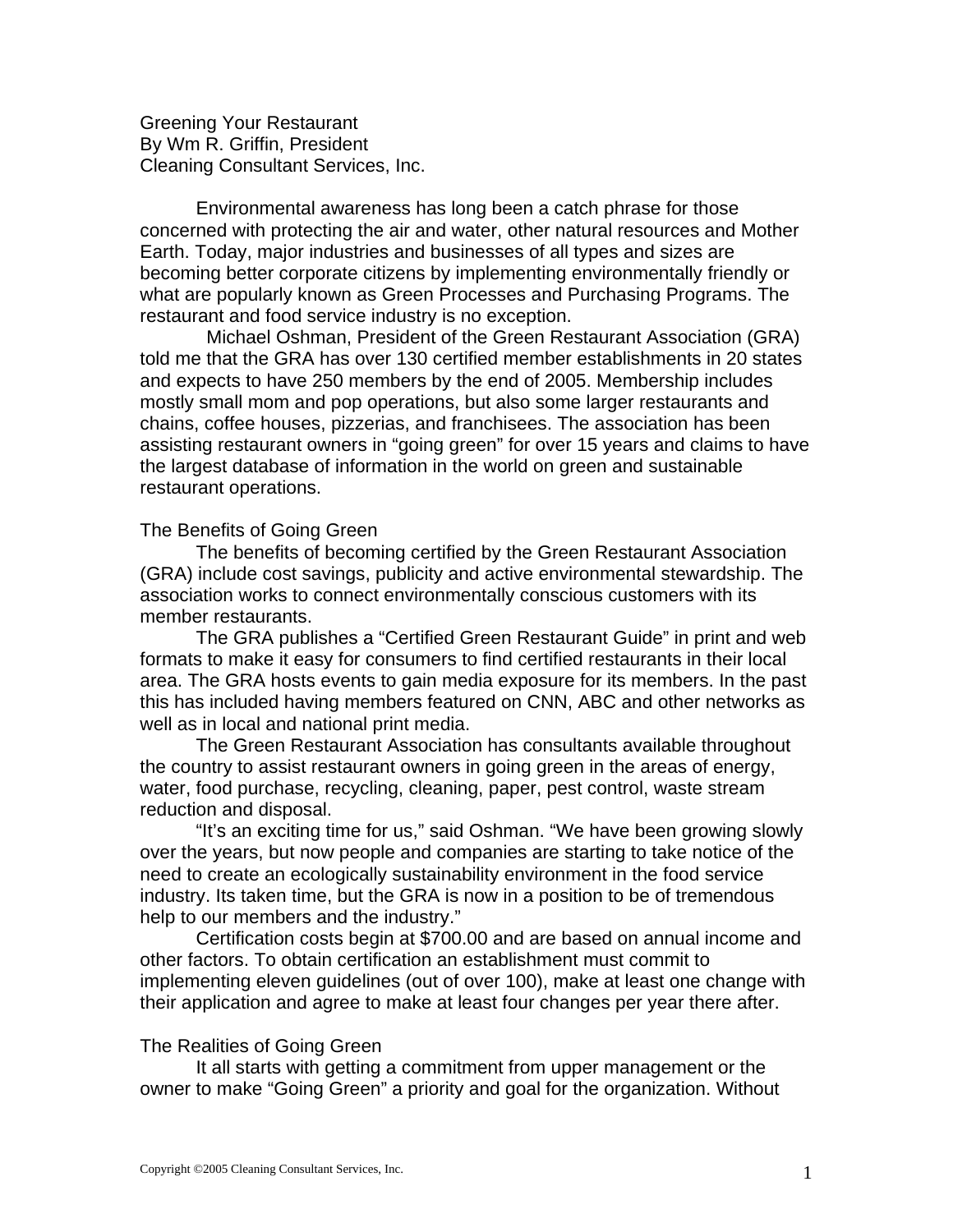this buy in at the top, you'll be doomed from the start. The owner and or manager must have an understanding of what's involved in the process and be committed and willing to provide the leadership and support needed to make changes over time in the way the business operates.

Becoming certified is not an especially difficult, time consuming or costly process, but it does take the full support of upper management and normally 3 to 5 years to fully implement in most organization.

Once management has committed to the "Going Green" process, an environmental site assessment is done to identify changes that are easy to make and determine where and when to best begin the process of education and obtaining staff support for going green.

"Restaurant owners are busy people," said Oshman. "We help them find all the information they need about ecological sustainability in one place and work closely with each member to walk them through the certification process. We provide the research, support, and education needed to make getting certified as a Green Restaurant as easy and painless as possible."

Eleven Basic Guidelines and What You Can Do

- 1. Energy efficiency and conservation
	- a. When making new and replacement purchases specify equipment that are rated as energy efficient. This includes such things as: lighting, heating, ventilation, air conditioning, food service appliances, office equipment and transportation.
- 2. Water efficiency and conservation
	- a. Specify water efficient appliances and practice conservation in heating, irrigation and prompt repair of leaks.
- 3. Recycling and composting
	- a. Recycle instead of dispose. Find local sources to recycle glass, plastic, metal, cardboard, mixed paper, and grease, oil, ink and toner cartridges. Participate in local reuse projects for unused items and materials instead of disposal.
	- b. Food waste can be diverted from landfills and made into nutrient rich soil through the use of composting services or on site systems.
- 4. Sustainable food
	- a. Where possible use locally grown produce and food products. Plant based foods use fewer resources and create less pollution. Sustainable food products support long-term maintenance of ecosystems and agriculture for future generations. Organic agriculture prohibits the use of toxic synthetic pesticides and fertilizers, irradiation, sewage sludge and genetic engineering.
- 5. Pollution prevention
	- a. Utilize source reduction, reuse and improved and efficient operational practices in all aspects of your business.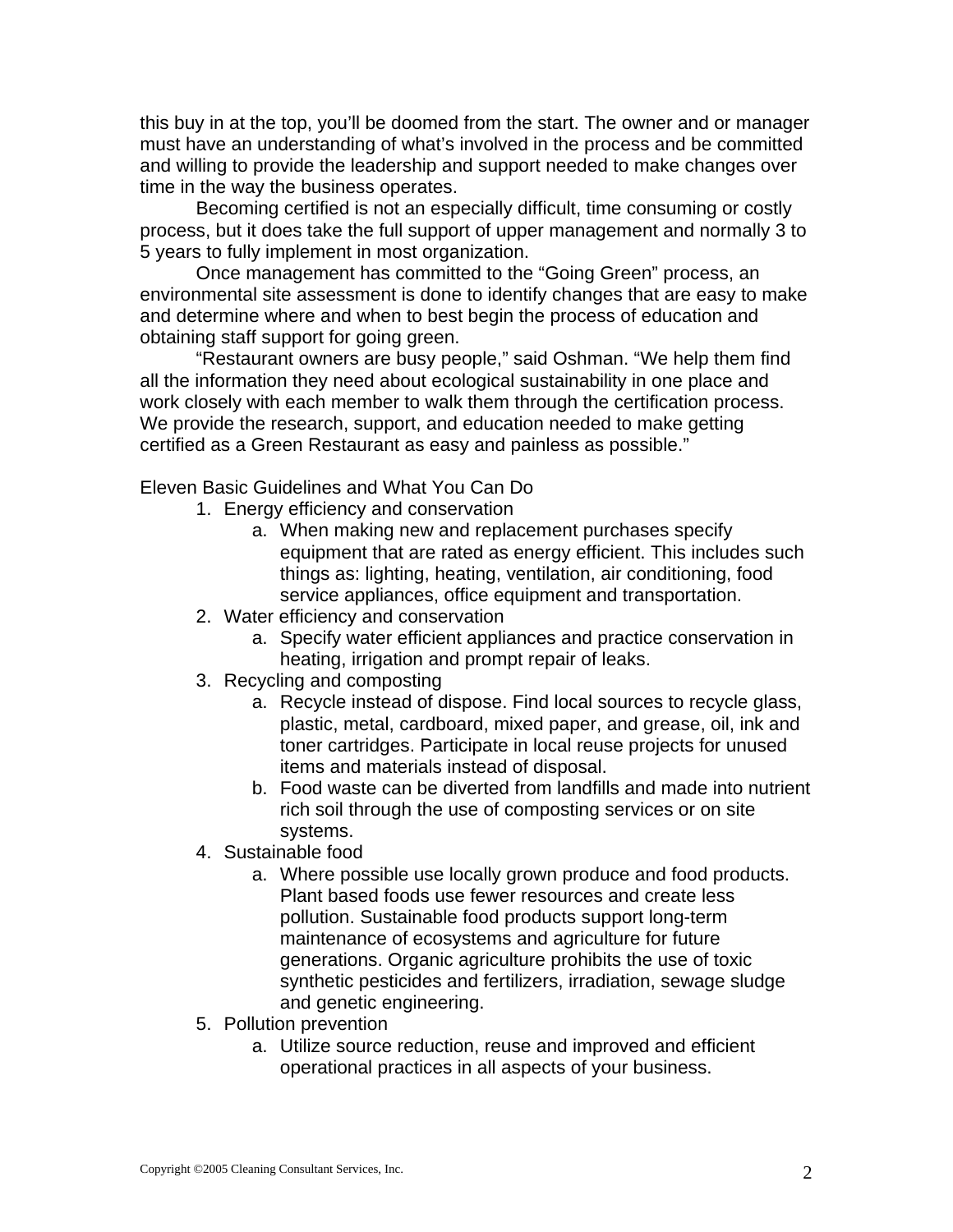- b. Replace all polystyrene foam products with items made from biodegradable and less toxic alternatives such as plant based plastics and recycled and unbleached paper.
- c. Use reusable non-disposable washable items where possible.
- 6. Recycled, tree free, biodegradable and organic products
	- a. Use products made from or that contain a high percentage of materials collected from post-consumer or post-industrial waste sources.
	- b. Use tree free products made from alternative plant sources such as hemp, bamboo, coir and kenaf.
	- c. Use biodegradable materials capable of being decomposed by biological agents, especially bacteria. Use organic products that are grown without the use of toxic materials or processes.
- 7. Chlorine free paper products
	- a. Use chlorine free paper products in the office, restroom and kitchen.
	- b. Use launderable clothes where possible and practical.
- 8. Non-toxic cleaning and chemical products
	- a. Use cleaning products that are Green Seal and or GRA certified.
	- b. Use products that are not tested on animals.
	- c. Use processes that capture and contain, but do not redistribute soils.
	- d. Use products that are biodegradable, free of hazardous materials and safe for people, animals and the environment.
	- e. Reduce the use and concentration of cleaning product where possible
	- f. Use plant based cleaning products were possible.
	- g. Focus on prevention and maintenance instead of cleaning, restoration and replacement.
	- h. Use equipment and processes that use heat, time and agitation in place of chemicals for cleaning.
	- i. Establish preventive maintenance schedules that reduce the need for aggressive cleaning procedures or the use of harsh chemicals.
- 9. Green power
	- a. Where possible develop and use power that is available from renewable resources such as wind, solar, geothermal, small hydro and biomass generation sources.
- 10. Green building and construction
	- a. Use green building and construction practices and materials that will reduce or eliminate the negative impacts of buildings on the environment, occupants and the local community.
- 11. Employee education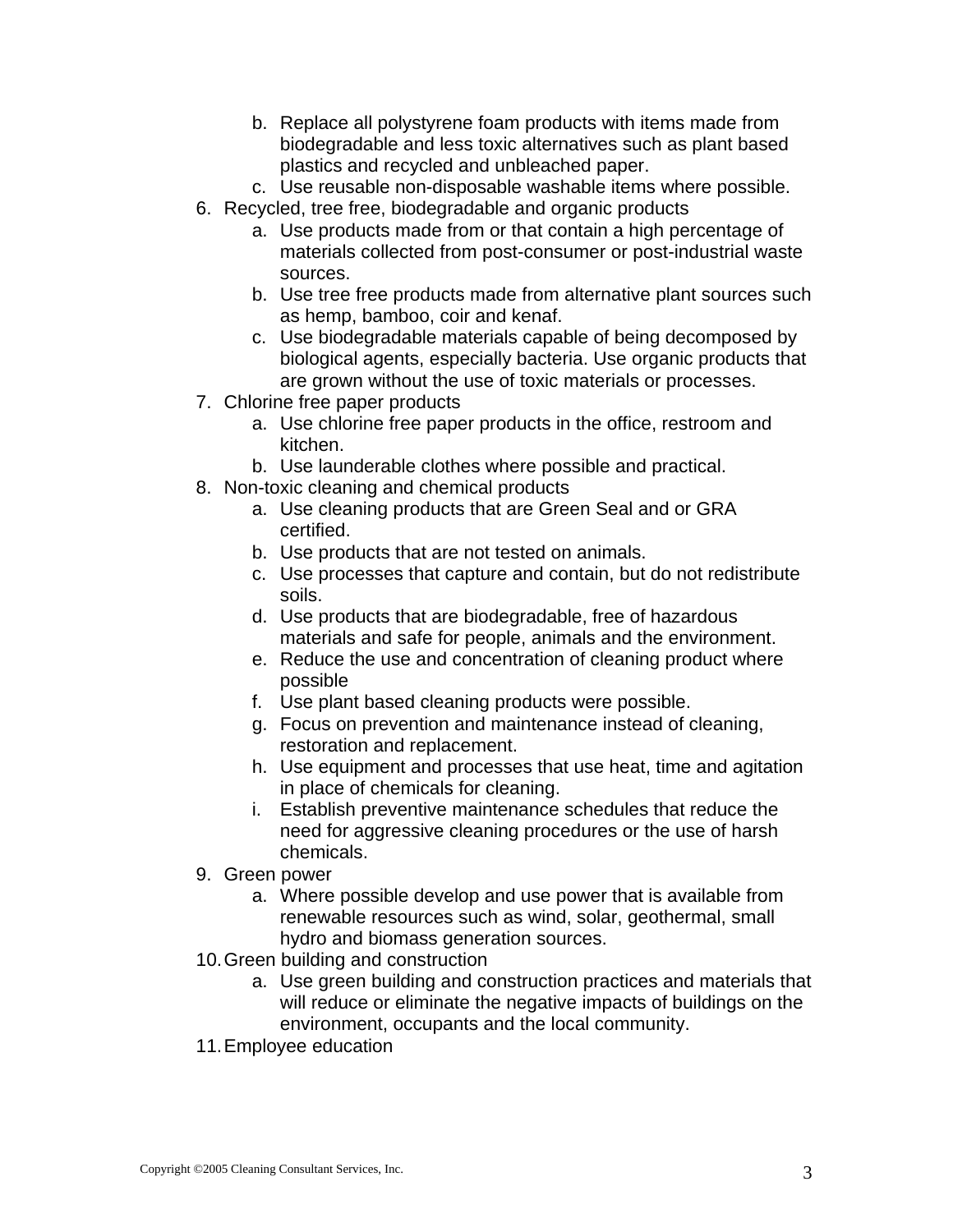a. Provide on going training and support to staff, which explains the environmental impact of the restaurant industry and a path towards ecological sustainability.

## Greening of Restaurants Catches On

Over thirty-five restaurants in the San Diego, CA area are certified members of the GRA. George Hauer, owner of George's at the Cove in La Jolla, CA has been a member for over 5 years and has implemented over 24 GRA recommended practices, more than any other restaurant in the country.

 The association has a \$10.00 book "Dining Green" that outlines the certification process. It can be purchased on line at: [www.dinegreen.com](http://www.dinegreen.com/) or by calling 858-452-7378.

# A Good Place to Start

When it comes to greening a restaurant, one fairly easy change to make is with the cleaning chemicals used in the facility. Finding environmentally preferable or green products used to be a tough call, but not today. Most of the major cleaning chemical manufacturers (Rochester Midland, Johnson Diversey, Eco-Lab and Spartan Chemical) as well as a number of regional suppliers (Coast Wide Labs) and several start up companies [\(www.safegreenclean.com](http://www.safegreenclean.com/)) offer a complete line of effective and economically competitive green cleaning products. To assist its members in finding acceptable sources for green products, the GRA offers booklet titled "Guide to Endorsed Products".

An interesting product that I recently came across is an EPA approved 100% natural botanical disinfectant fungicide that is based on Thymol. The product is marketed under the trade name Benefect and is manufactured by Sensible Life Products in Ontario, Canada. (www.benefect.com)

Green Seal, Inc. in Washington, DC is a recognized leader in defining what green means when it comes to cleaning products. In 2000 Green Seal established minimum standards (GS-37) for restroom chemicals, glass and general-purpose cleaners. Since that time Green Seal has amended its carpet and institutional products standard and issued a technical report on green floor care.

Arthur Weismann, Ph.D, President and CEO of Green Seal told me that his organization has looked into developing a green restaurant standard but needs funding in the range of \$25,000 to move forward with the project. In the mean time Green Seal is busy testing cleaning products and has recently announced that it will begin work on an Environmental Standard for the certification of Green Cleaning Services. For more information on Green Seal standards and certifications visit: [www.greenseal.org](http://www.greenseal.org/) or call: 202-872-6400.

# Microbials for Cleaning

One of the newer chemical product categories on the market today incorporates the use of bacteria and enzymes into the cleaning process. Specialized formulations are available for use as drain and grease trap cleaners, odor counteractants, carpet spotters and floor cleaning products. In drains and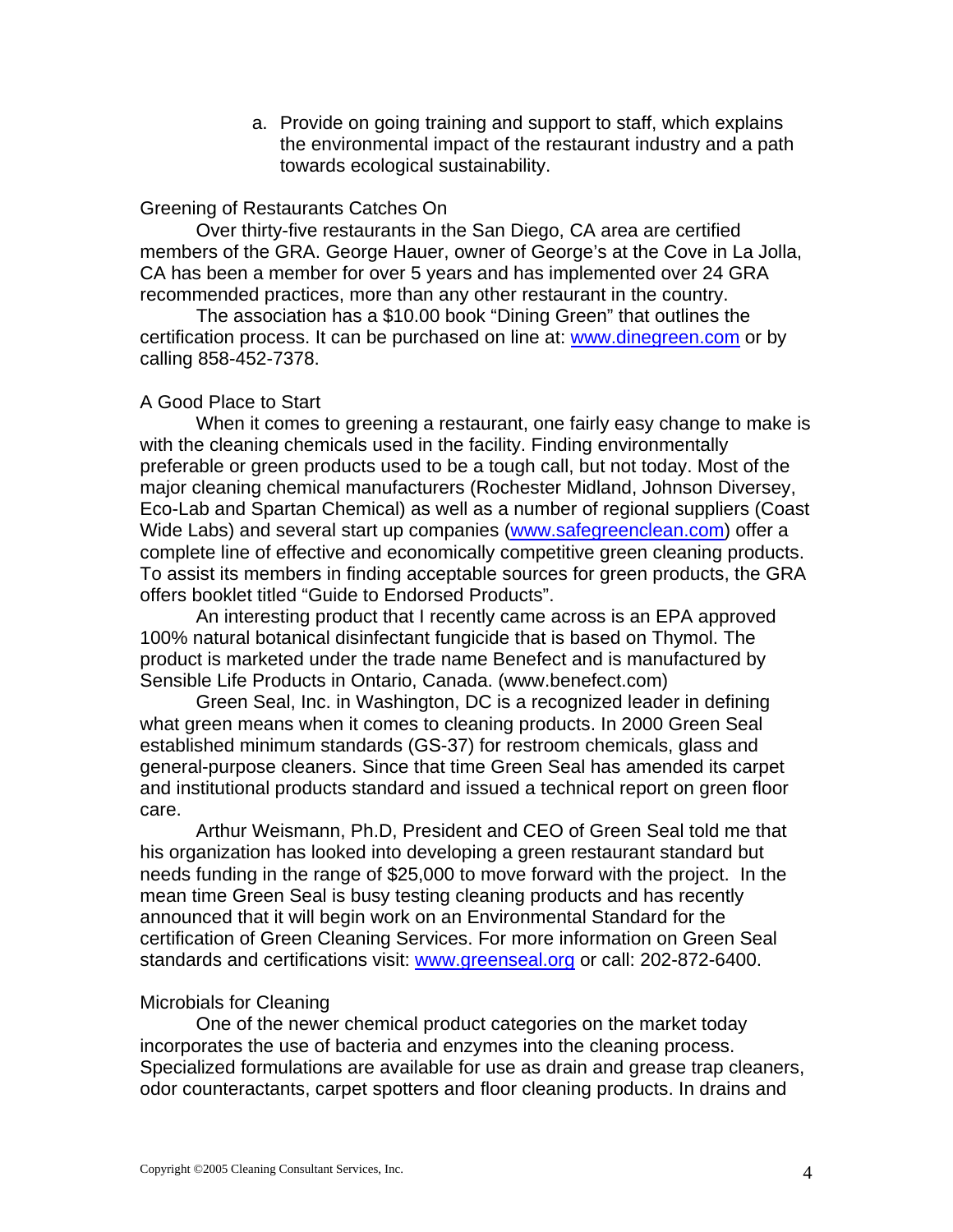grease traps pre-measured packets can be used or automated injection systems are available to periodically feed the bacteria into drain system. When cleaning hard surfaces the solution can be sprayed on to floors and walls and then scrubbed with a machine or brush, with the slurry being removed with a water hose, squeegee, wet vacuum or auto scrubber.

Such products are safe, environmentally preferable, cost effective and provide long-term solutions to common and difficult cleaning problems found in restaurants, kitchens and food service establishments.

According to Lois Davis, Global Business Manager for Novozymes Biologicals Inc. in Salem VA, "modern day bacteria based cleaning products are septic friendly intelligent systems that recognize specific types of organic matter and produce enzymes that degrade the organics so the bacteria can use it as a food source. Common odor control uses in restaurants include cleaning and deodorizing garbage rooms, dumpsters, bathrooms and loading docks.

"Unlike other detergent cleaners," said Davis, "Bacteria based cleaners keep on cleaning whenever moisture is present. Spores remain in the cracks and crevices of floors and in the grout and where fixtures are attached and keep on degrading soils. Each time you clean, the surface gets cleaner because more grease is removed which increases traction and eliminates odors."

For more information on bacteria and enzyme cleaning products visit: [www.novozymes.com/microorganisms](http://www.novozymes.com/microorganisms) or call 540-302-1123

#### Green Cleaning Equipment

Another fairly easy starting place for the transition to a green restaurant is with the equipment used for cleaning. Many facilities are finding that a backpack vacuum with a four-stage filtration system is much faster than an upright vacuum. In addition the backpack vacuum does a more through job of removing soil from carpets, walls, floors and overhead surfaces which reduces costs because it takes less time to clean the facility. Another benefit of the backpack vacuum is low maintenance costs. The backpack only has 2 moving parts, compared to over 20 parts for an upright vacuum. For more information on backpack vacuums, visit: [www.proteamvacs.com](http://www.proteamvacs.com/) or call 800-541-1456

Small portable vapor cleaning equipment has recently been introduced on the market that is extremely effective in cleaning surfaces and fabrics found in kitchens, dining areas and restrooms. These compact units heat the water to over 260 degrees and use dry vapor at 60 pounds of pressure (PSI) to blast away soil, spot, stains and bacteria from basically any surface, leaving it clean, soil free and sanitized all in one step. For information on vapor cleaners visit: www.totalvap.com or call: 1-800-867-6870.

 Another great innovation for nearly all cleaning applications is the micro fiber flat mops and wiping cloths. In many instances these soil holding cloths reduce or in some cases eliminate the need for cleaning chemicals. Micro fiber cloths are especially effective on glass, metal, fabrics, fixtures, tabletops and other hard surfaces. For information on micro fiber mops and cloths contact your local janitorial supplier.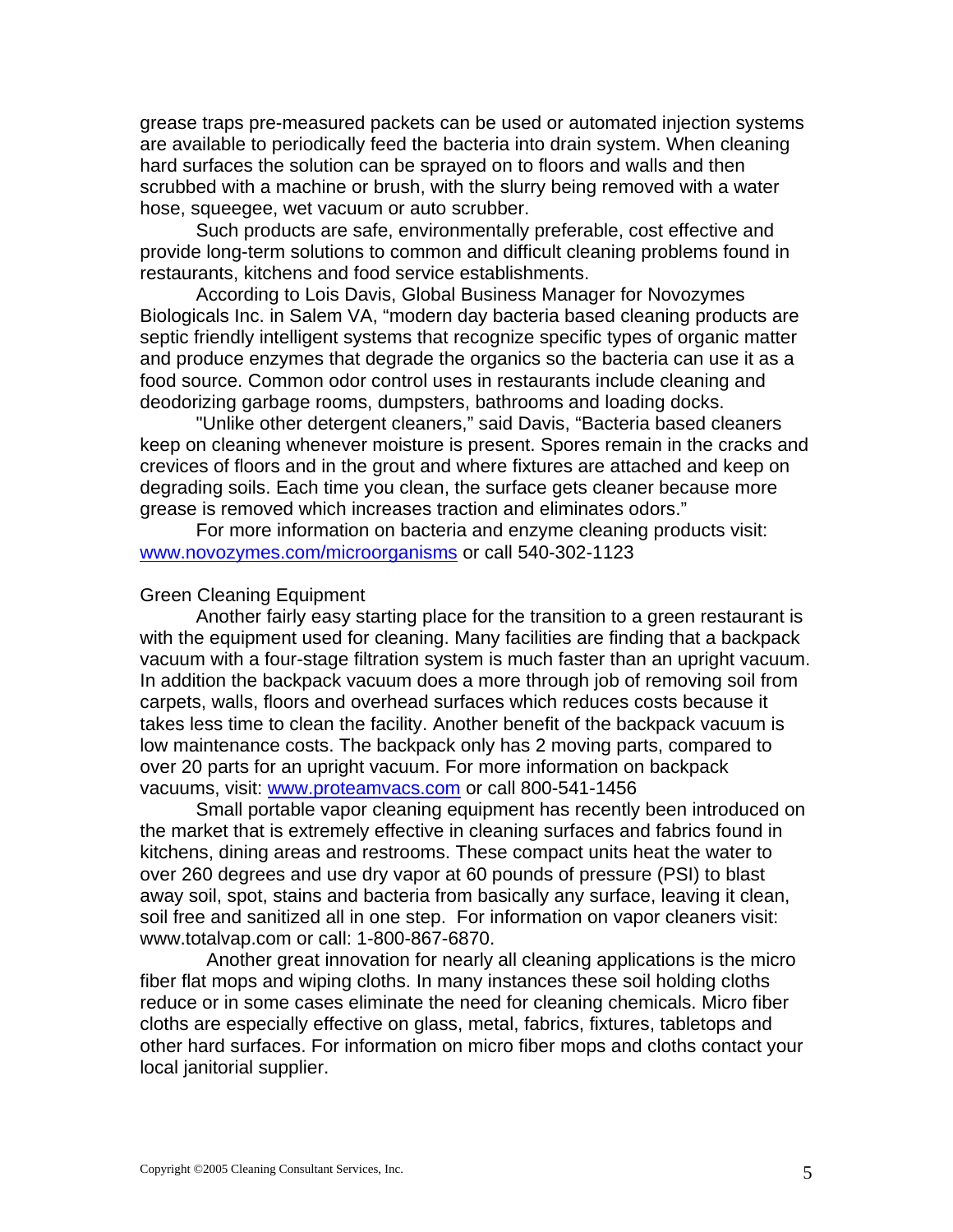Now it's Your Turn

Going Green starts with one person's attitude and willingness to commit to making changes in the way business is done in an organization. Somebody has to be the cheerleader. Every organization needs a champion who will push the cause of environmental awareness and stewardship against all those who will complain about having to change the way thing have always been done in the past.

One person can and does make a difference. You can be that one person in your organization. With time, education, and persistence as well as patience you can be the person who will bring about change for the better in the way an entire business, department or organization operates.

The greening of restaurant and food service operation is a new concept that will continue to find wider acceptance in the future. Here's your chance to bring cutting edge concepts and processes to your organization. Start by educating yourself with the resources that are available. Continue the process by educating others about the benefits of environmental awareness and stewardship and how the common sense principals can be applied in your organization and the food service industry. You'll be pleased and surprised where your efforts will take you.

# Side Bar # 1. Resources for Greening Your Restaurant

- [www.dinegreen.com](http://www.dinegreen.com/)
	- o Information on the Green Restaurant Association's certification program, services and publications.
- [www.greenhotels.com](http://www.greenhotels.com/)
	- o Information on applying green processes to the hospitality industry.
- [www.greenseal.org](http://www.greenseal.org/)
	- o Information on it's Green Seal Approved Cleaning Chemicals Standard (GS-37) and a report on Green Floor Care.
- [www.usgbc.org](http://www.usgbc.org/)
	- o Information on the Leadership in Energy and Environmental Design (LEED) certification program
- [www.carpet-rug.org](http://www.carpet-rug.org/)
	- o Information on Green carpeting, and its Green Label testing program for vacuum cleaners and carpet spotters.
- [www.Benefect.com](http://www.benefect.com/)
	- o Information on companies environmentally preferred disinfectant.
- [www.orkin.com/commercial](http://www.orkin.com/commercial)
	- o Information on the companies Green Pest Control Gold Metal Protection Program
- [www.novozymes.com/microorganisms](http://www.novozymes.com/microorganisms)
	- o Information on the company's bacteria based cleaners and odor counteractant products.